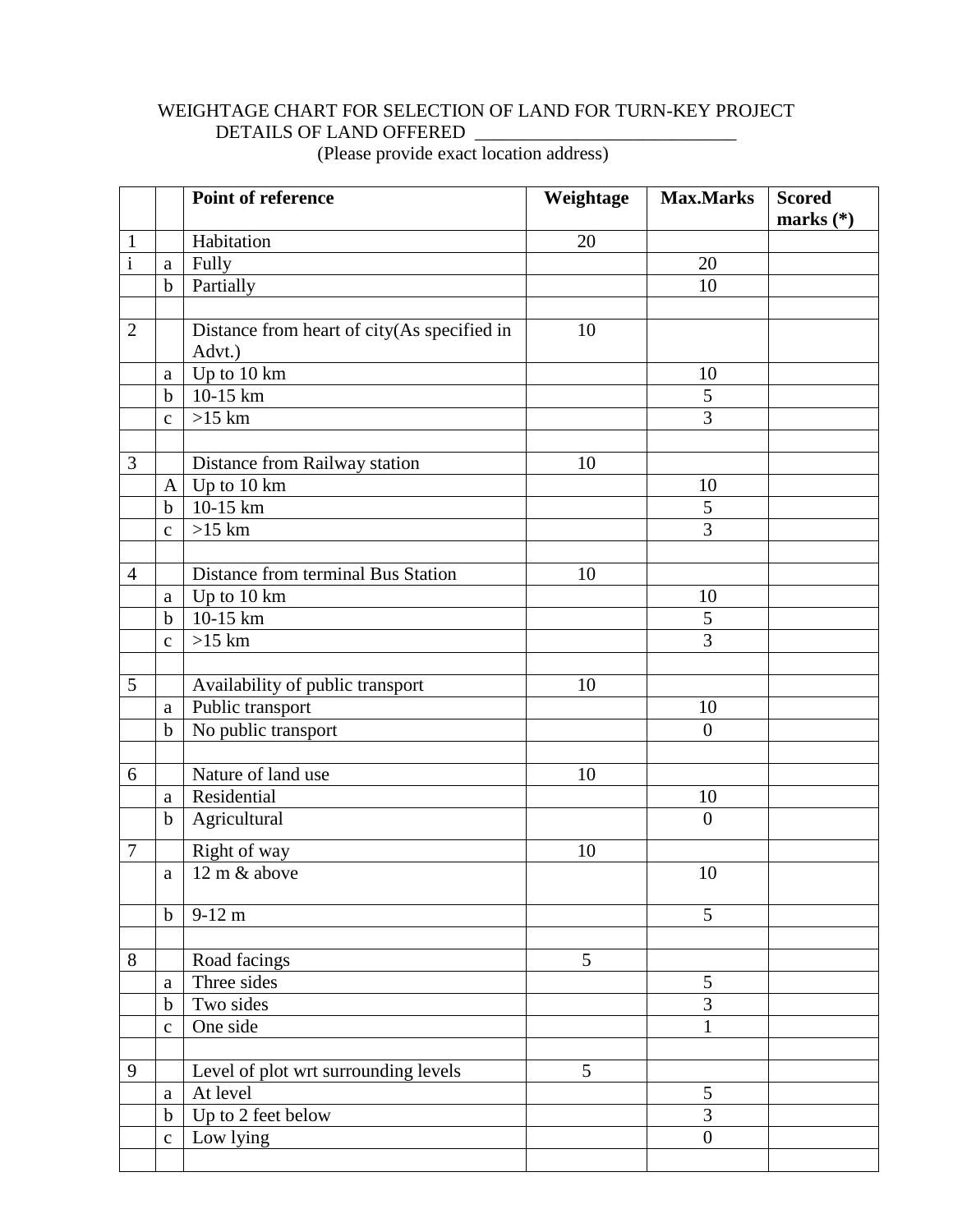| 10 |              | Ground water table (General) Affecting      | 5  |                  |  |
|----|--------------|---------------------------------------------|----|------------------|--|
|    |              | construction process                        |    |                  |  |
|    | a            | Very low                                    |    | 5                |  |
|    | $\mathbf b$  | Low                                         |    | 3                |  |
|    | $\mathbf C$  | High                                        |    | $\overline{0}$   |  |
|    |              |                                             |    |                  |  |
| 11 |              | Availability of electric supply             | 5  |                  |  |
|    | $\mathbf{a}$ | Available                                   |    | 5                |  |
|    | $\mathbf b$  | Not available                               |    | $\overline{0}$   |  |
|    |              |                                             |    |                  |  |
| 12 |              | Availability of Municipal water supply      | 5  |                  |  |
|    | $\mathbf{a}$ | Available                                   |    | 5                |  |
|    | $\mathbf b$  | Not available                               |    | $\overline{0}$   |  |
|    |              |                                             |    |                  |  |
| 13 |              | Availability of sewage disposal system      | 5  |                  |  |
|    | $\mathbf{a}$ | Available                                   |    | 5                |  |
|    | b            | Not available                               |    | $\overline{0}$   |  |
| 14 |              | Availability of Hospital                    | 5  |                  |  |
|    | a            | Within 1 km                                 |    | 5                |  |
|    | $\mathbf b$  | Within 5 km                                 |    | 3                |  |
|    | $\mathbf c$  | Beyond 5 km                                 |    | $\overline{0}$   |  |
|    |              |                                             |    |                  |  |
| 15 |              | Availability of primary education system    | 5  |                  |  |
|    |              | /school/Collage                             |    |                  |  |
|    | a            | Within 1 km                                 |    | 5                |  |
|    | $\mathbf b$  | Within 5 km                                 |    | 3                |  |
|    | $\mathbf C$  | Beyond 5 km                                 |    | $\overline{0}$   |  |
|    |              |                                             |    |                  |  |
| 16 |              | Free from polluting factors                 | 10 |                  |  |
|    | a            | Yes                                         |    | 10               |  |
|    | $\mathbf b$  | N <sub>o</sub>                              |    | $\boldsymbol{0}$ |  |
|    |              |                                             |    |                  |  |
| 17 |              | Rental opportunity                          | 5  |                  |  |
|    | a            | Good                                        |    | 5                |  |
|    | $\mathbf b$  | Satisfactory                                |    | 3                |  |
|    | $\mathbf{C}$ | Poor                                        |    | $\overline{0}$   |  |
|    |              |                                             |    |                  |  |
| 18 |              | Land under                                  | 5  |                  |  |
|    | a            | <b>Development Authority</b>                |    | 5                |  |
|    | $\mathbf b$  | Municipality                                |    | 3                |  |
|    | $\mathbf{C}$ | Village panchayat                           |    | $\mathbf{1}$     |  |
|    |              |                                             |    |                  |  |
| 19 |              | Land owner by                               | 20 |                  |  |
|    | $\mathbf{a}$ | Construction agency                         |    | 20               |  |
|    |              |                                             |    |                  |  |
|    | $\mathbf b$  | Associate of construction agency            |    | 10               |  |
|    | $\mathbf{c}$ | Under agreement with land lord              |    | 5                |  |
| 20 |              | Circle rate of the land (attach copy of the | 40 |                  |  |
|    |              | Government circular)                        |    |                  |  |